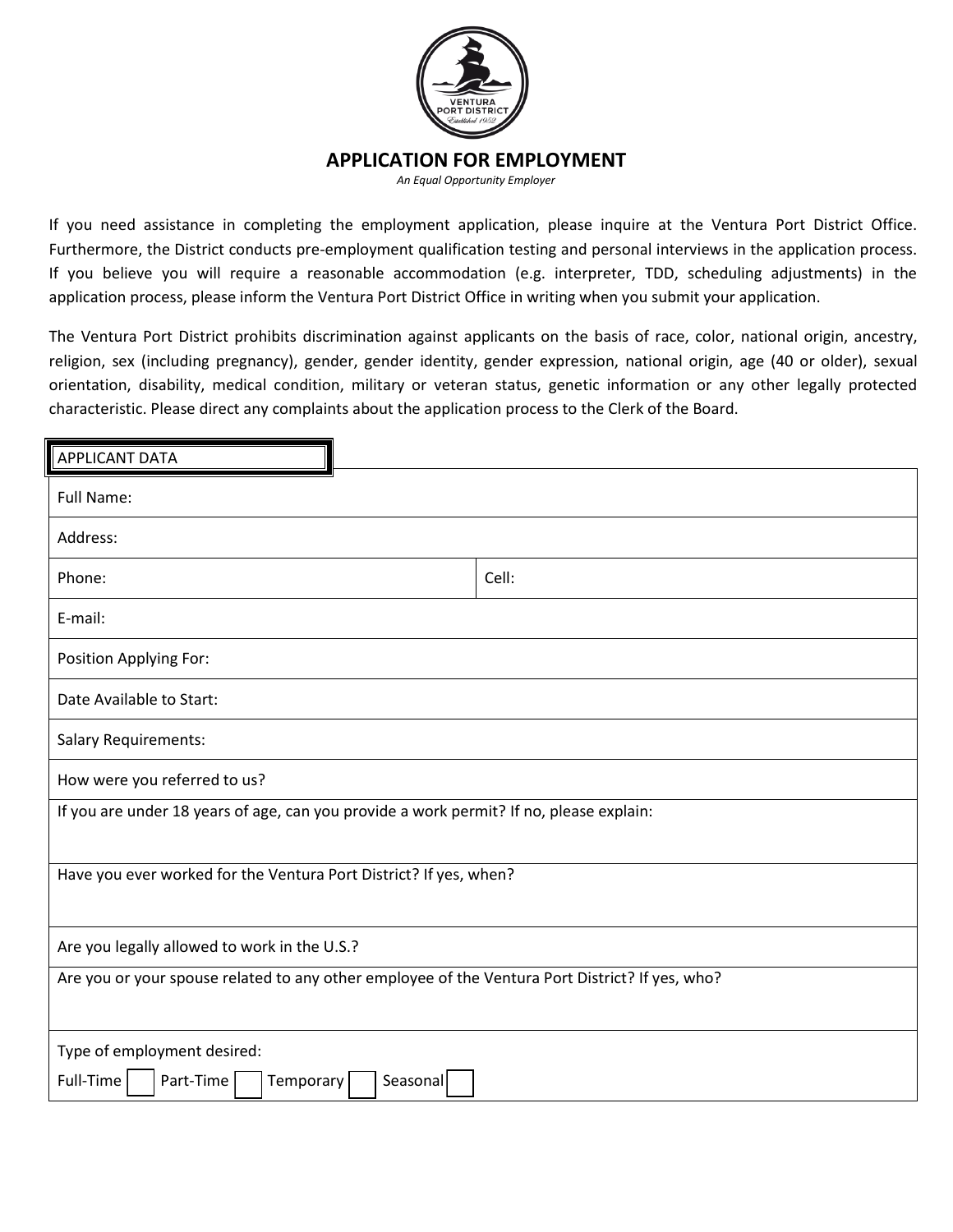| <b>EDUCATION &amp; TRAINING</b>        |             |                                 |
|----------------------------------------|-------------|---------------------------------|
| <b>Schools Attended &amp; Location</b> | Major Field | Hours Completed/Degree Received |
|                                        |             |                                 |
|                                        |             |                                 |
|                                        |             |                                 |
|                                        |             |                                 |
|                                        |             |                                 |
|                                        |             |                                 |

| <b>SPECIAL SKILLS OR QUALIFICATIONS</b> | Please indicate (X) your experience/skills/abilities in the following areas: |                               |
|-----------------------------------------|------------------------------------------------------------------------------|-------------------------------|
| <b>Typing Speed:</b>                    | Skills:                                                                      | <b>Clerical Experience:</b>   |
| below 40 wpm                            | Word                                                                         | Receptionist                  |
| 40-49 wpm                               | Excel                                                                        | Data Entry                    |
| 50-59 wpm                               | PowerPoint                                                                   | Bookkeeping                   |
| 60-69 wpm                               | Publisher                                                                    | Web Design/Website Management |
| above 70 wpm                            | Project                                                                      | Filing                        |
|                                         | Word                                                                         | Purchasing                    |
|                                         | Social Media:                                                                | Secretarial                   |
|                                         | Internet:                                                                    | <b>Records Management</b>     |
|                                         | Other Word Processing:                                                       | Cashier (electronic)          |
|                                         | Other Software:                                                              | Accounting                    |
|                                         | Other:                                                                       | Other:                        |
|                                         |                                                                              |                               |

| <b>EMPLOYMENT EXPERIENCE</b>                | (Begin with the most recent position) |
|---------------------------------------------|---------------------------------------|
| Dates of Employment:                        | Job Title:                            |
| Employer:                                   |                                       |
| Address:                                    |                                       |
| Phone:                                      |                                       |
| Supervisor:                                 |                                       |
| Responsibilities:                           |                                       |
| Reason for Leaving?                         |                                       |
| May we contact this employer for reference? |                                       |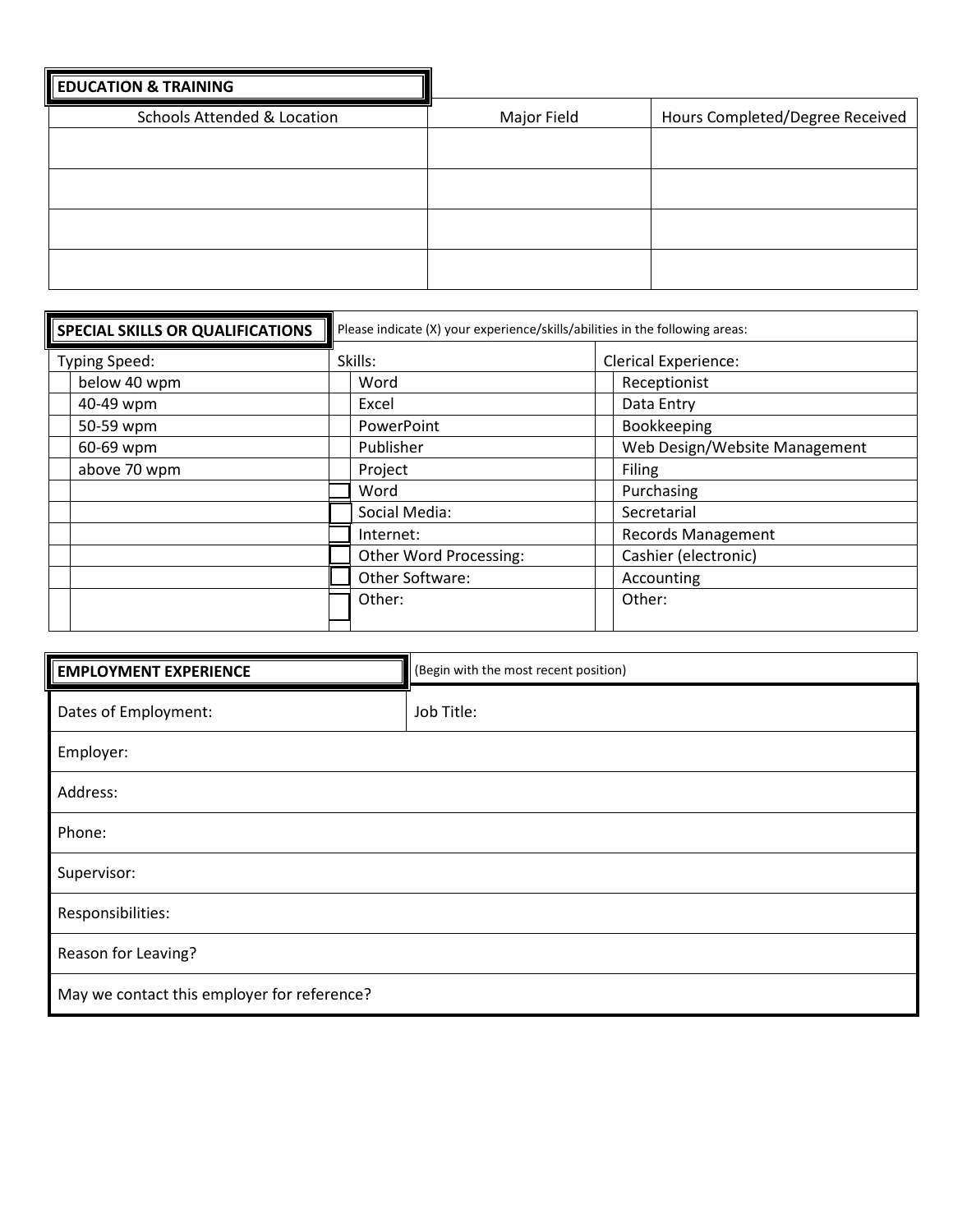| Dates of Employment:                        | Job Title: |  |
|---------------------------------------------|------------|--|
| Employer:                                   |            |  |
| Address:                                    |            |  |
| Phone:                                      |            |  |
| Supervisor:                                 |            |  |
| Responsibilities:                           |            |  |
| Reason for Leaving?                         |            |  |
| May we contact this employer for reference? |            |  |
| Dates of Employment:                        | Job Title: |  |
| Employer:                                   |            |  |
| Address:                                    |            |  |
| Phone:                                      |            |  |
| Supervisor:                                 |            |  |
| Responsibilities:                           |            |  |
| Reason for Leaving?                         |            |  |
| May we contact this employer for reference? |            |  |
| Dates of Employment:                        | Job Title: |  |
| Employer:                                   |            |  |
| Address:                                    |            |  |
| Phone:                                      |            |  |
| Supervisor:                                 |            |  |
| Responsibilities:                           |            |  |
| Reason for Leaving?                         |            |  |
| May we contact this employer for reference? |            |  |